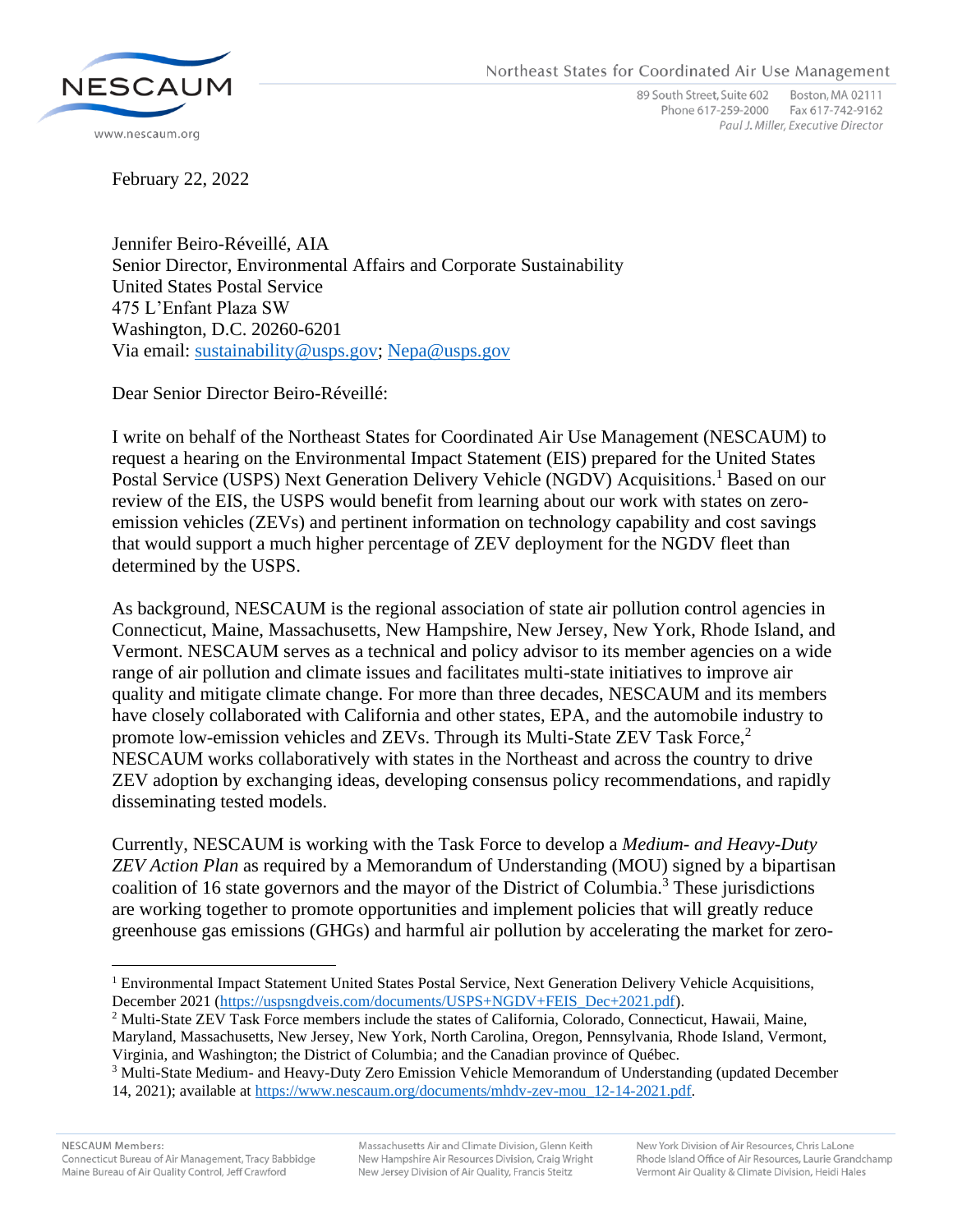emission trucks, vans, and buses. To achieve a timely transition and ensure near-term progress, the MOU jurisdictions committed to strive to make 100 percent of sales of new medium- and heavy-duty vehicles ZEVs by no later than 2050, and at least 30 percent of sales by 2030.

Widespread electrification of medium- and heavy-duty vehicles is needed to avoid the worst effects of climate change and improve air quality and health outcomes, especially in frontline and overburdened communities near freight hubs, bus depots, and trucking corridors that are disproportionately impacted by emissions from diesel trucks and buses and more vulnerable to the effects of climate change. As one of the largest vehicle purchasers in the United States, the USPS has a tremendous opportunity to lead the way. By transitioning to ZEVs, the Postal Service fleet can provide significant public health and environmental benefits to communities across the country and advance environmental justice for frontline and overburdened communities, while also stimulating substantial economic growth and creating new employment opportunities.

The *Medium- and Heavy-Duty ZEV Action Plan* development process has garnered input from a diverse range of stakeholders, including truck and bus manufacturers, charging/fueling providers, utilities, environmental and community advocates, trucking industry and technology experts, public and private sector fleet representatives, and commercial financing experts. This broad input is helping to shape and refine the Action Plan's recommendations and inform the participating jurisdictions on a number of key issues, including off-the-shelf ZEV technology capabilities and the realistic potential cost savings in specific fleet applications. This information would be invaluable to the USPS in its decision-making process. For example, the EIS scenarios are bounded by 10 percent ZEV and 100 percent ZEV scenarios, with no clear consideration of other ZEV percentage scenarios in between the two bounds. Intermediate scenarios would be more informative of near-term cost and economic benefits by considering a greater share of ZEVs on local mail routes most amenable to current ZEV technologies.

Many of USPS's competitors have announced plans for significant ZEV purchases for their future fleets. This is because current ZEV technologies and their resultant total lower costs of ownership make sense to these companies in seeking or maintaining a competitive advantage over their rivals, including the USPS. These applications are well suited for electrification because many fleet vehicles serve predictable routes, travel less than one hundred miles per day, and return to a centralized depot, which enables fleets to strategically deploy vehicles and manage vehicle charging operations.

The jurisdictions working with NESCAUM on the *Medium- and Heavy-Duty ZEV Action Plan* are considering adopting a range of market-enabling policies to encourage the rapid deployment of electric truck fleets, such as regulatory sales and fleet purchase requirements, vehicle and infrastructure purchase incentives, electric utility programs and rate reform, and charging/fueling infrastructure planning and deployment. Several states already have legislative or other requirements to transition their agency and transit fleets to ZEVs, and may also consider adopting policies to promote or require third-party zero-emission shipping. Many local